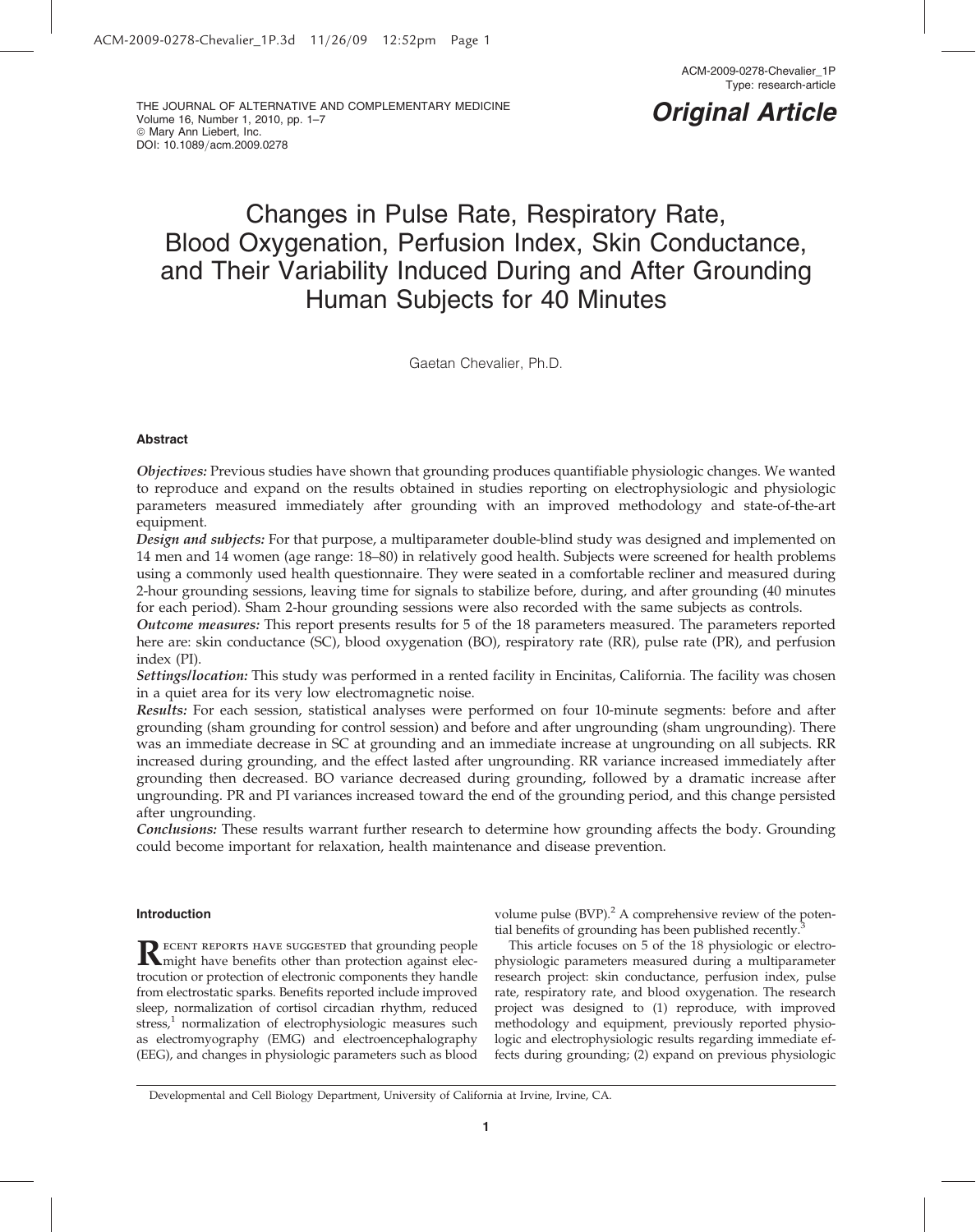and electrophysiologic studies by measuring more parameters; (3) find out how the body reacts during the first 40 minutes of grounding; and (4) discover what happens to body functions the first 40 minutes after ungrounding. Forty (40)-minute periods were chosen because (1) in pilot projects it was found that signal stabilization can take up to 30 minutes; and (2) a published report including results with thermography equipment showed a marked decrease in chronic inflammation after 30 minutes of grounding.<sup>3</sup>

Based on a hypothetical physiologic model developed from previously published research results and unpublished pilot projects, we hypothesize that (1) skin conductance will decrease immediately after grounding and increase immediately after ungrounding, (2) respiratory rate will increase during grounding and return to pregrounding levels within the 40-minute period after ungrounding, (3) pulse rate will increase during grounding and return to pregrounding levels within the 40-minute period after ungrounding, (4) blood oxygenation will decrease during grounding and come back slowly to before grounding levels within the 40-minute period after ungrounding, and finally (5) the perfusion index will decrease during grounding and return to pregrounding levels within the 40-minute period after ungrounding. The physiologic model assumes that a healing response is activated after 20–30 minutes of grounding. The healing response is carried out through increased metabolic activity, which results in increase oxygen consumption and related increases in pulse rate and respiratory rate and decrease in blood oxygenation. Perfusion index is believed to decrease based on previous results on BVP. During this multiparameter project, we measured BVP with a BVP sensor, also called a photoplethysmograph, as well as with a perfusion index with a state-of-the-art system described in detail below (see section on Recording and Data Processing). The BVP sensor sends infrared light through the skin and measures the amount of reflected light. Since infrared light penetrates a few millimeters under the skin, the amount of light reflected will vary with the amount of blood present in the skin. At each heartbeat (pulse), there is more blood in the skin and more light is reflected. Between pulses, the amount of blood decreases and less light is reflected. The BVP signal is a relative measure, so it does not have a standard unit. On the other hand, the perfusion index is defined as the ratio of the variable portion to the constant portion of reflected light. When we compared the perfusion index recordings with the BVP recordings, we found virtually identical signals.<sup>2</sup>

#### Materials and Methods

#### **Subjects**

The health status of subjects was determined using the  $AUI$  Health History Inventory.<sup>4</sup> The results presented in this article are for 28 relatively healthy subjects  $[48.11 \pm 14.48$ : average age  $\pm$  standard deviation (SD)]. These subjects were equally divided among men and women: 14 men  $(45.43 \pm 13.62,$  range 25–66), and 14 women  $(50.79 \pm 15.32,$ range 26–78). Informed consent was obtained from all subjects prior to their participation. The Biomedical Research Institute of America provided Institutional Review Board supervision of the project (website: www.biomedirb.com).

> Exclusion criteria were as follows: (1) pregnancy; (2) age < 18 or over 80; (3) taking pain, anti-inflammatory, sed-

#### 2 CHEVALIER AND LOCAL CHEVALIER CHEVALIER AND LOCAL CHEVALIER CHEVALIER CHEVALIER

ative, or prescription sleeping medication (less than 5 days prior to testing); (4) taking psychotropic drugs or being diagnosed with mental disorder; (5) recent surgery (less than 1 year); (6) documented life-threatening disease (such as cancer, acquired immune deficiency syndrome, etc.); (7) consumption of alcohol within 48 hours of participation; and (8) use of recreational drugs. Subjects for this study were recruited by word of mouth.

#### Recording and data processing

To prevent any possibility of electrical ground loops, equipment was chosen that optically isolates subjects from the data acquisition systems. Subjects' pulse rate, perfusion index, and blood oxygenation were recorded using the Radical-7 from Masimo (Masimo Americas, Inc., Irvine, CA, website: www.masimo.com). This state-of-the-art oximeter is based on Masimo SET technology, which uses more than  $7 \triangleleft AU2$ wavelengths of light to acquire blood constituent data based on light absorption. It continuously and noninvasively measures blood oxygenation, pulse rate, perfusion index, hemoglobin, carboxyhemoglobin, and methemoglobin. The probe was placed on the middle finger of the left hand. Trending was set at 2-second resolution for all parameters (the shortest trending window), resulting in a recording rate of 0.5 samples/second (s/s). After each session, data recorded during the session (in the experiment room) were downloaded to a computer located in an adjacent room (the control room) via a USB cable.

Skin conductance and respiratory rate were measured from the ProCom5 Infiniti encoder, a device manufactured by Thought Technology (Thought Technology Ltd., Montreal, Canada; website: www.thoughttechnology.com). This is a five-channel, multimodality device for real-time computerized biofeedback and data acquisition. It has five protected metallic pin sensor inputs with two channels sampled at  $2048 \text{ s/s}$  (for EEG and EMG) and three channels sampled at  $256 s/s$ . Skin conductance and respiratory rate were sampled at  $256 s/s$ . For skin conductance measurement, the ring finger and little finger of the left hand were used. Respiratory rate was recorded from a respiration sensor that included a sensitive girth sensor using an easy-fitting, high-durability latex rubber band fixed with self-adhering belt worn thoracically over clothing.

For data comparisons, the sampling rate of skin conductance and respiratory rate was reduced to the recording rate of the Masimo device by using one data point per 2 seconds from their recordings. These sensors pass signals to the host computer via a battery-powered, microprocessor-controlled encoder unit. The encoder samples the incoming signals, digitizes, trends (respiratory rate), encodes, and transmits the sampled data to an interface unit designed to send light impulses through a fiberoptic cable (we used a 50-foot cable to send data signals to the host computer in the control room). This transmission system provides maximum freedom of movement, signal fidelity, and electrical isolation.

#### Grounding system

Four (4) transcutaneous electrical nerve stimulation type adhesive electrode patches were placed on subjects, one on the sole of each foot and one on each palm. Wires from a standard electrostatic discharge ground system were snap-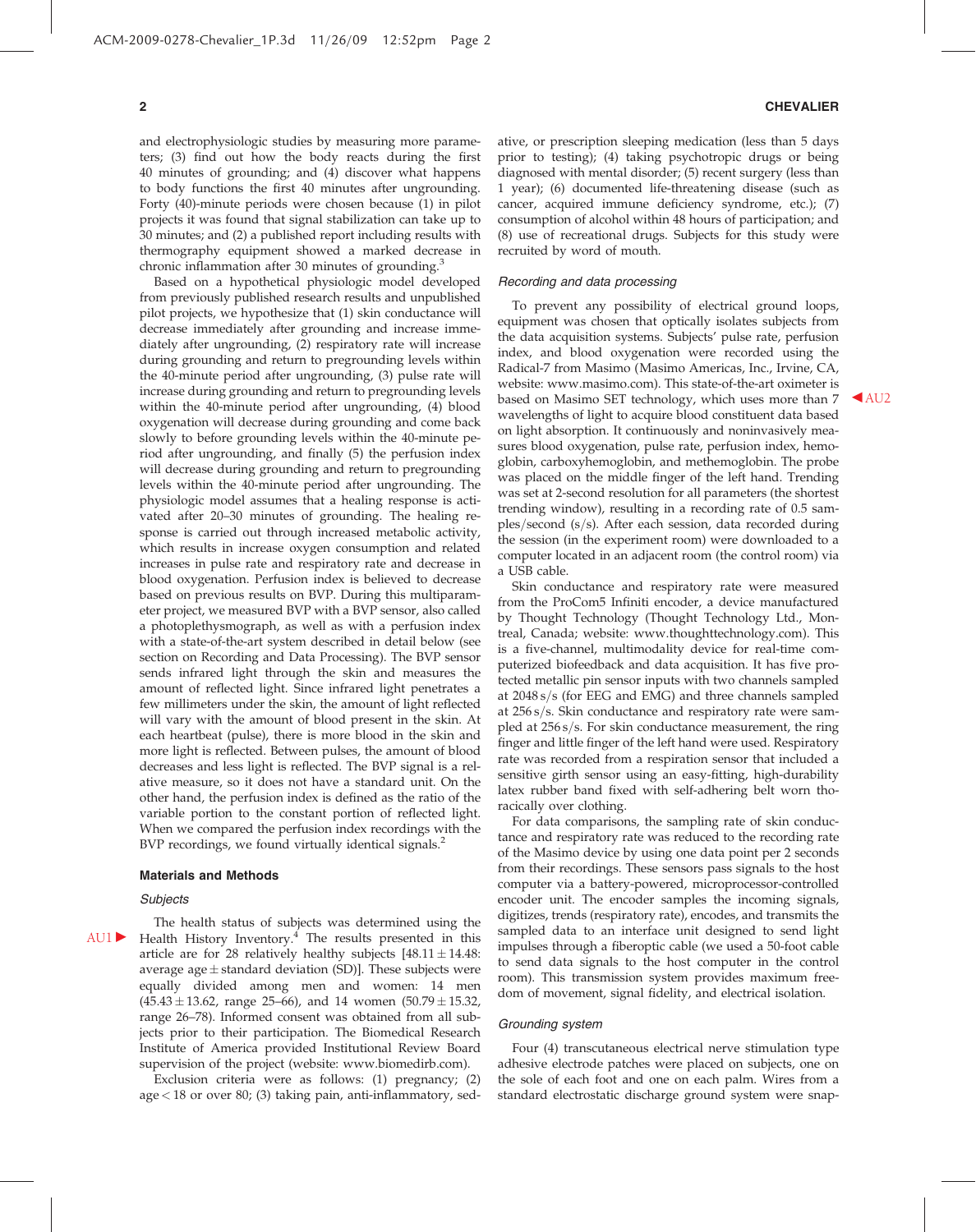

FIG. 1. Grounding system showing patches, wires, and box connecting to a ground rod planted outside through a switch (not shown) and a fuse (not shown). Similar patches and wires from the hands were also connected to the box to  $\text{A}U5$  around the hands.

attached to the electrode patches and connected to a box  $F1 \blacktriangleright$  (Fig. 1). The grounding system itself consisted of a 100-footlong (30.48 m) ground cord connected to the box on one end and attached to a 12-inch (30.48 cm) stainless steel rod planted in the earth outdoors at the other end. Another box with a switch in between both ends of the grounding cord was used to cut or establish the connection with the earth. The switching box was placed in the control room. The ground cord contained an Underwriters Laboratories–approved 10-mA fuse.

#### Environmental requirements

To verify that the room was very quiet electrically, a voltmeter with one terminal connected to a separate dedicated ground system (a rod driven into the earth, identical to the body grounding system used in the experiment) was utilized while the wires used to ground subjects were disconnected from the ground rod. The voltmeter had a large (approximately ½-inch diameter) metal contact attached to the ungrounded terminal. Subjects were asked to place their thumb on this contact to measure induced body voltage with respect to the earth. Readings on the body were typically less than  $5 \text{ mV}$  AC. The voltmeter had an accuracy of  $\pm 0.3$ %.

#### Experimental procedure and study design

After a subject's arrival and prior to the first session, the study coordinator verified that the consent form was signed and that all of the subject's questions were answered. Next, she went over the questions of the Health History Inventory for compliance with respect to the exclusion criteria. The subject was then asked to sit in a comfortable reclining chair in the experiment room, electrodes were placed on hands and feet, and the experimental session was started. All recording equipment and the switching box were in the control room, which was adjacent to the experiment room. Only 1 subject was tested per day.

Subjects served as their own controls. Each subject's data from a 2-hour grounded session was compared with another 2-hour session when not grounded (nongrounded or shamgrounded session). The sequence of grounding versus sham grounding sessions was assigned randomly; the only requirement was that 50% of the grounding sessions were the first one. This randomization process was designed to ascertain that the measured effects were due to grounding and not to artifacts produced by sitting in the same position for 2 hours, artifacts due to grounding session order, and/or time of day.

Grounding session order for all subjects was determined prior to the beginning of testing. The same assistant verified every day which session was the grounding session and discretely replaced the fuse with a plastic object (dummy fuse) of the same size before the nongrounded session. This assistant was not permitted any contact with subjects. After a subject was seated in the reclining chair and electrode placement and equipment function was verified, a 40-minute segment was recorded with the switch not flipped. For all sessions (grounded and nongrounded) and for all subjects, the switch was flipped on and off at the same time (40 minutes after the start of the grounding session for the "on" position and 40 minutes later for the "off" position). The assistant in charge of replacing the fuse was the only person during the entire experiment to know which session was the grounding session for each subject. He kept that information confidential until after the last subject was tested. This information was then given to the principal investigator (the author).

The subjects' first session started late morning to early afternoon (start times varied between 10:51 am and 2:41 pm) and the second session ended late afternoon to early evening (end times varied between 3:18 pm and 7:19 pm). Subjects were not allowed to leave the laboratory premises for the entire experiment, and lunch or a snack was provided (only one exception was allowed).

Movement artifacts were noted from a monitor in the control room connected to a webcam placed in the experiment room. Also, the study coordinator noted any suspect change in monitored parameters from watching the computer screens in real time in the control room. Table 1 shows  $\blacksquare$ a summary of the periods in a session. During the first period, the buffering period, subjects and instruments were prepared and tested. During the second (control) period, baseline data were recorded for 40 minutes. At the beginning of the next 40-minute period, the experiment period, the switch was flipped on. At the end of that period, the switch was flipped off. After yet another 40 minutes, the experiment was stopped. This process provided at least 10 minutes of stable data at the end of each period.

# Data analysis

To verify our hypotheses and to look for trends in the data, statistical analyses where planned with five purposes in mind: (1) to see whether there are statistically significant differences immediately after grounding as previously reported, (2) to verify any statistically significant change after stabilization of the signals, (3) to discover whether there are any effects after ungrounding, (4) to find out if there are any differences between the grounded sessions compared to the nongrounded sessions, and (5) to determine whether there are any changes in the drift or variability of the physiologic parameters after grounding and ungrounding.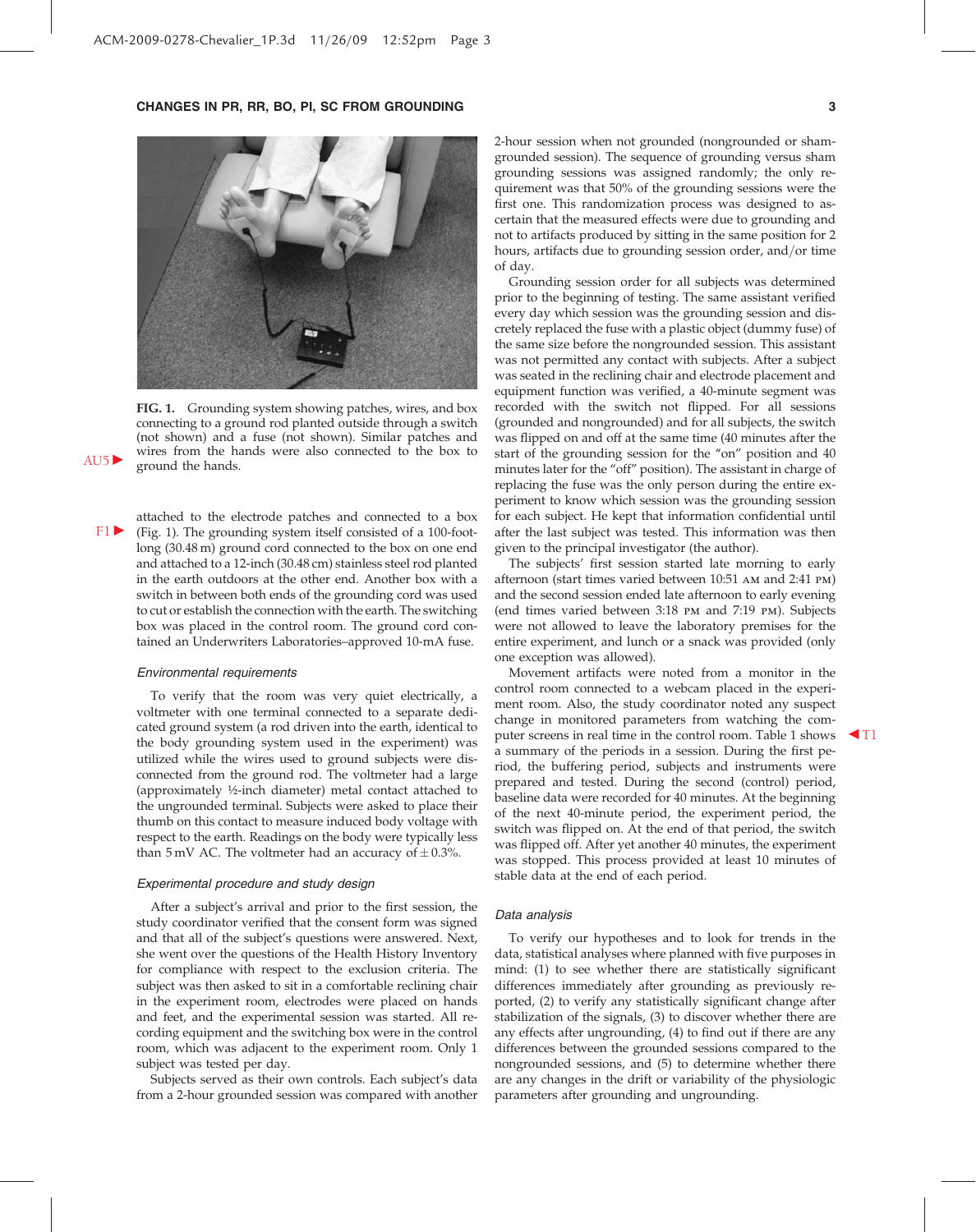| TADLE I. THE FOUR FERIODS OF A SESSION                                      |                                                                   |                                            |                                               |                                                   |  |  |  |
|-----------------------------------------------------------------------------|-------------------------------------------------------------------|--------------------------------------------|-----------------------------------------------|---------------------------------------------------|--|--|--|
| Instruments                                                                 | Preparation                                                       | Monitoring                                 | Monitoring                                    | Monitoring                                        |  |  |  |
| Period name<br>Switch position<br>Grounding session<br>Nongrounding session | <b>Buffering</b><br>Off<br>$\sim$ 15 minutes<br>$\sim$ 15 minutes | Control<br>Off<br>40 minutes<br>40 minutes | Experiment<br>On.<br>40 minutes<br>40 minutes | Postexperiment<br>Off<br>40 minutes<br>40 minutes |  |  |  |

THE FOUR PERIODS OF A SESSION

To accomplish the first purpose, each parameter means of the first 10 minutes of the grounded period (E10) were compared with means of the 10-minute period immediately before grounding (C10). For the second purpose, means of the last 10 minutes of the grounding period (E30) were compared with means of the last 10 minutes immediately before grounding (C10). To test for the third purpose, means of the first 10 minutes immediately after ungrounding (U10) were compared with means of the last 10 minutes of the grounded period (E30). These three comparisons were performed using *t* tests for paired samples. For the fourth purpose, means of each period of a grounded session were compared with means of the corresponding period of the nongrounded session. That comparison was done using homoscedastic *t* tests. Even though one-tail *t* tests would have been warranted for our hypotheses, all *t* tests presented here are two-tailed.

Another way to check for the first four purposes is to look at the number of subjects who were lower (or higher) between the two periods tested. This was done using  $\chi^2$  tests. For the fifth purpose, variability and slope of the parameters were tested for statistically significant trends. Variability was tested using *t* tests for SDs and drift and/or slope was tested using  $\chi^2$  tests. For all tests, the level of statistical significance was set at 0.05.

#### **Results**

An example of a grounded session recording for a typical  $F2 \triangleright$  subject is presented in Figure 2. In this example, the subject was grounded at 17:43:00 and ungrounded at 18:23:00. The immediate decrease in skin conductance at grounding and immediate increase at ungrounding are clearly visible. This pattern was observed for all 28 subjects without exception. Figure 3 presents the same parameters during a nongrounded session for the same subject. No abrupt change in skin conductance is visible when the switch was flipped on at 14:05:00 or off at 14:45:00.

#### T test results

The 300 data points per 10 minute segment were averaged and that average was used as one data point for a treatment group. This process was repeated for the 28 subjects giving 28 data points per treatment group. SDs of the 300 data points were also calculated providing 28 data points to test for changes in variance.

*Table 2* presents *t* tests performed to test differences in  $\blacktriangleleft$  T2 means between pairs of treatment groups. Comparison pairs were (1) within sessions E10–C10, E30–C10, U10–C10, and U10–E30 (degrees of freedom  $df = 27$ ); (2) between sessions (not normalized) C10–C10, E10–E10, E30–E30, and U10–U10  $(df=54)$ ; (3) between sessions (normalized) E10–E10, E30– E30, and U10–U10 ( $df = 54$ ). In all tables, results  $\leq 0.1$  were presented because these values may be suggestive for future studies, and sections with no result were omitted for clarity of presentation. The most significant finding in Table 2 is an increase in respiratory rate during E30 and U10 after normalization.

When the difference between only two variances is tested, one can use *F* tests.<sup>7</sup> Since Student's *t* distribution is closely related to Fisher's F distribution,<sup>8</sup> one can test the difference between two variances with a *t* test on SDs. The results of those  $t$  tests are presented in Table 3. The most striking results of this table are an increase in respiratory rate variance just after grounding (E10) and an increase in blood oxygenation variance just after ungrounding. For blood oxygenation, there is also an almost significant increase in variance just after grounding (E10).

FIG. 2. Typical recording for a grounded session showing a drop in skin conductance (SC) at grounding time (time: 17:43:00) and a jump at ungrounding (time: 18:23:00). SC is in  $\mu$ S×200, perfusion index (PI) in arbitrary units. PR, pulse rate; RR, respiratory rate; BO,  $AU6$  blood oxygenation.

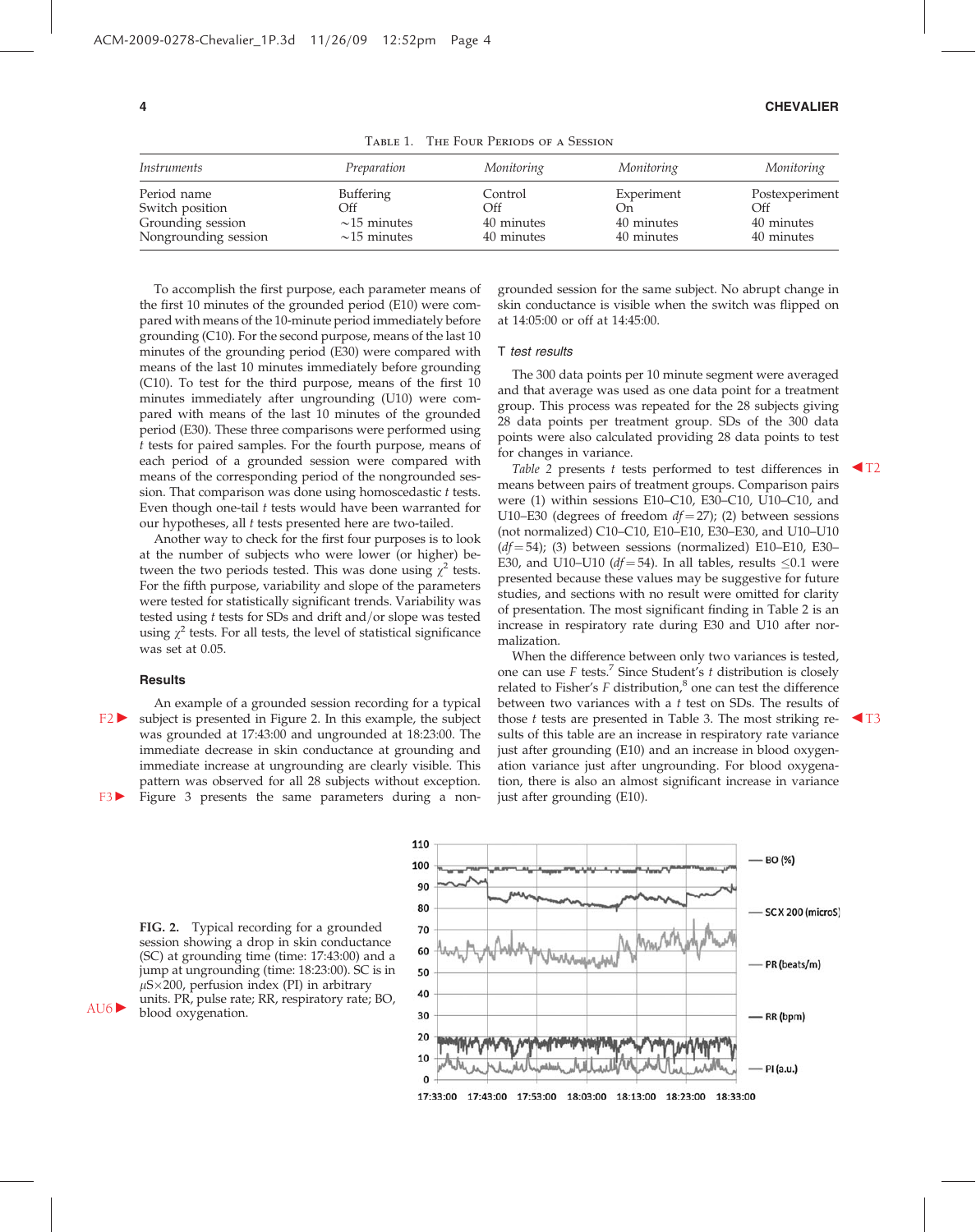

FIG. 3. Typical recording for an ungrounded session. The switch was flipped on at 14:05:00 and off at 14:45:00. BO, blood oxygenation; SC, skin conductance; PR, pulse rate; RR, respiratory rate; PI, perfusion index.

# $\chi^2$  tests

Performing a  $\chi^2$  test (*df* = 1) on skin conductance recordings with 28 subjects down at grounding and zero subjects up gave<br>a probability of less than 5.0×10<sup>-7</sup> that this result was due to chance. The same result was obtained when performing a  $\chi^2$ test at ungrounding with 28 subjects with skin conductance recordings up and zero down. For the other parameters,  $\chi^2$  tests (*df* = 2) were also performed. The only parameter showing a statistically significant result is respiratory rate for T4 the comparison U10–C10 (Table 4,  $p = 0.0058$ ).

To check for trends in drift/slope, we looked at the slope of the data from the exact grounding time up to 5 minutes after grounding. This process was also applied at ungrounding. If the slope was positive, it was counted up and down if the slope was negative. For most subjects, 2 minutes was enough to find the direction of the slope. In a few cases, the measured

slope was unclear or too close to call the first 2 minutes, in which cases the process was expanded to 5 minutes. Table  $5 \leq T5$ presents  $\chi^2$  (*df*=2) results for blood oxygenation, perfusion index, respiratory rate, and pulse rate using that method. For blood oxygenation, there is a statistically significant number of subjects with a negative slope at ungrounding for the grounded group compared to the nongrounded group  $(p = 0.012)$ . Respiratory rate and pulse rate present a suggestive result at grounding ( $p = 0.097$  and  $p = 0.10$ , respectively), respiratory rate having a greater number of slopes going up while the opposite was true for pulse rate.

#### Discussion and Conclusions

Statistical analyses were designed to reveal whether or not significant changes took place as stated in the five hypotheses presented in the Introduction. Hypothesis 1, that skin

|           |                                            | Within sessions                                |                                                  | Between sessions         |                                          |                   |                      |  |
|-----------|--------------------------------------------|------------------------------------------------|--------------------------------------------------|--------------------------|------------------------------------------|-------------------|----------------------|--|
| Parameter |                                            | G                                              | NG                                               |                          | Not norm                                 | Norm              |                      |  |
|           | Periods                                    | Probability                                    | Probability                                      | Period                   | Probability                              | Period            | Probability          |  |
| RR        | E10-C10<br>E30-C10<br>U10-C10<br>U10-E30   | <b>NS</b><br>0.086<br><b>NS</b><br>0.062       | 0.079<br><b>NS</b><br>0.095<br><b>NS</b>         | C10<br>E10<br>E30<br>U10 | <b>NS</b><br><b>NS</b><br>0.016<br>0.080 | E10<br>E30<br>U10 | NS<br>0.002<br>0.018 |  |
| PR        |                                            |                                                |                                                  |                          |                                          |                   |                      |  |
| PI        | E10-C10<br>E30-C10<br>U10-C10<br>U10-E30   | <b>NS</b><br>0.063<br>0.049<br><b>NS</b>       | <b>NS</b><br><b>NS</b><br><b>NS</b><br><b>NS</b> |                          |                                          |                   |                      |  |
| <b>BO</b> | E10-C10<br>E30-C10<br>$U10-C10$<br>U10-E30 | <b>NS</b><br>0.045<br>0.072<br><b>NS</b>       | <b>NS</b><br>0.013<br>0.040<br><b>NS</b>         |                          |                                          |                   |                      |  |
| SC        | E10-C10<br>E30-C10<br>U10-C10<br>U10-E30   | $_{\rm NS}$<br><b>NS</b><br><b>NS</b><br>0.044 | <b>NS</b><br>0.018<br>0.012<br>0.054             |                          |                                          |                   |                      |  |

Table 2. T Tests for Differences Between Means

NS, not significant; RR, respiratory rate; PR, pulse rate; PI, perfusion index; BO, blood oxygenation; SC, skin conductance; G, grounded; NG, nongrounded.

CHANGES IN PR, RR, BO, PI, SC FROM GROUNDING 5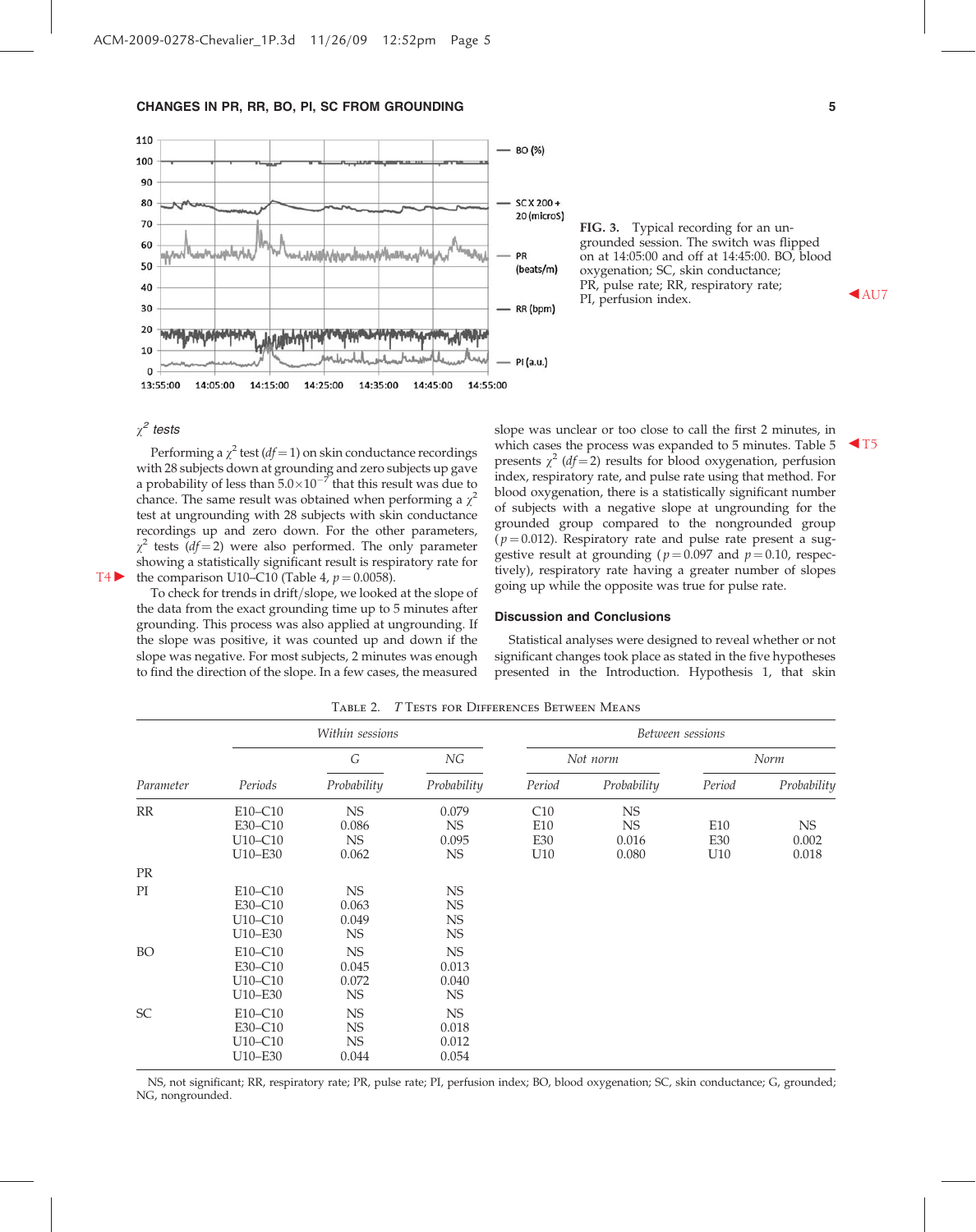## 6 CHEVALIER

| Parameter |                                                                   | Within sessions                                  |                                              | Between sessions         |                                                |                   |                                   |  |
|-----------|-------------------------------------------------------------------|--------------------------------------------------|----------------------------------------------|--------------------------|------------------------------------------------|-------------------|-----------------------------------|--|
|           |                                                                   | G                                                | NG                                           | Not norm                 |                                                | Norm              |                                   |  |
|           | Periods                                                           | Probability                                      | Probability                                  | Period                   | Probability                                    | Period            | Probability                       |  |
| RR        | E10-C10<br>E30-C10<br>U10-C10<br>U10-E30                          | 0.070<br><b>NS</b><br>$_{\rm NS}$<br>$_{\rm NS}$ |                                              |                          |                                                | E10<br>E30<br>U10 | 0.034<br><b>NS</b><br>$_{\rm NS}$ |  |
| <b>PR</b> | E10-C10<br>E30-C10<br>U <sub>10</sub> -C <sub>10</sub><br>U10-E30 | 0.021<br>0.041<br>0.002<br><b>NS</b>             | 0.037<br>0.003<br>0.007<br><b>NS</b>         |                          |                                                |                   |                                   |  |
| PI        | E10-C10<br>E30-C10<br>U <sub>10</sub> -C <sub>10</sub><br>U10-E30 |                                                  | 0.027<br><b>NS</b><br><b>NS</b><br><b>NS</b> | C10<br>E10<br>E30<br>U10 | $_{\rm NS}$<br><b>NS</b><br><b>NS</b><br>0.083 |                   |                                   |  |
| <b>BO</b> | E10-C10<br>E30-C10<br>U <sub>10</sub> -C <sub>10</sub><br>U10-E30 | 0.042<br>0.065<br>0.025<br>$_{\rm NS}$           |                                              | C10<br>E10<br>E30<br>U10 | <b>NS</b><br><b>NS</b><br>$_{\rm NS}$<br>0.075 | E10<br>E30<br>U10 | 0.056<br><b>NS</b><br>0.023       |  |
| SC        | E10-C10<br>E30-C10<br>U10-C10<br>U10-E30                          |                                                  | <b>NS</b><br><b>NS</b><br>0.055<br><b>NS</b> |                          |                                                |                   |                                   |  |

Table 3. T Tests for Differences in Standard Deviations

NS, not significant; RR, respiratory rate; PR, pulse rate; PI, perfusion index; BO, blood oxygenation; SC, skin conductance; G, grounded; NG, nongrounded.

conductance will decrease immediately after grounding and increase immediately after ungrounding, was verified. Hypothesis 2, that respiratory rate will increase during grounding and return to pregrounding levels within the 40-minute period after ungrounding, was partly verified in that respiratory rate increased during grounding but it did not return to pregrounding levels after ungrounding. Hypothesis 3, that pulse rate will increase during grounding and return to pregrounding levels within the 40-minute period after ungrounding (for the grounded group only), was not verified. Pulse rate increased similarly for both groups during the session (Table 3), indicative of a relaxation effect. Hypothesis 4, that blood oxygenation will decrease during grounding and come back slowly to before grounding levels within the 40-minute period after ungrounding, was not verified. In fact, almost the opposite was observed in that blood oxygenation decreased after ungrounding while blood oxygenation vari-

| Treat Gs:                            |          | E10-C10                   | Treat Gs:                            |          | E30-C10                       |  |
|--------------------------------------|----------|---------------------------|--------------------------------------|----------|-------------------------------|--|
| Session:                             | G        | NG                        | Session:                             | G        | NG                            |  |
| Up<br>Down<br>$\chi^2(2) =$<br>$p =$ | 14<br>14 | 12<br>16<br>0.287<br>N.S. | Up<br>Down<br>$\chi^2(2) =$<br>$p =$ | 17<br>11 | 10<br>18<br>3.50<br><b>NS</b> |  |
| Treat Gs:                            |          | U10-C10                   | Treat Gs:                            |          | U10-E30                       |  |
| <b>Session</b>                       | G        | NG                        | <b>Session</b>                       | G        | NG                            |  |
| Up<br>Down<br>$\chi^2(2) =$<br>$p =$ | 20<br>8  | 8<br>20<br>10.3<br>0.0058 | Up<br>Down<br>$\chi^2(2) =$<br>$p =$ | 13<br>15 | 13<br>15<br>0.00<br>N.S.      |  |

TABLE 4. MEAN DIFFERENCE  $\chi^2$  Tests for RR

TABLE 5. SLOPE DIRECTION  $\chi^2$  Tests for Four Parameters

| Para: BO                             |         | At G At U-G Para: PI At G At U-G |                                  |                     |                                                 |          |                            |    |                                |
|--------------------------------------|---------|----------------------------------|----------------------------------|---------------------|-------------------------------------------------|----------|----------------------------|----|--------------------------------|
| <b>Session</b>                       |         |                                  |                                  |                     | G N-G G N-G Session G N-G                       |          |                            | G  | $N$ -G                         |
| Up<br>Down<br>$\chi^2(2) =$<br>$p =$ | 20<br>8 | 17<br>11<br>0.717<br>NS          | 22                               | 6 17<br>11<br>0.012 | Up<br>Down<br>8.93 $\chi^2(2) =$<br>$p =$       | 12<br>16 | 11<br>17<br>0.074<br>NS    | 15 | 13 12<br>- 16<br>0.072<br>NS - |
| Para: RR                             |         |                                  | At G At U-G Para: PR At G At U-G |                     |                                                 |          |                            |    |                                |
| <i>Session</i>                       |         |                                  |                                  |                     | G N-G G N-G Session                             |          | $G$ N-G $G$ N-G            |    |                                |
| Up<br>Down<br>$\chi^2(2) =$<br>$p =$ | 20<br>8 | 12<br>16<br>0.097                | 14<br>NS                         | 14 17<br>- 11       | Up<br>Down<br>4.67 0.650 $\chi^2(2) =$<br>$p =$ | 19       | 9 17<br>11<br>4.59<br>0.10 | 13 | 15 15<br>13<br>0.000<br>NS.    |

NS, not significant; Treat Gs, treatment groups; G, grounded; NG, nongrounded.

NS, not significant; Para, parameter; BO, blood oxygenation; <a> PI, perfusion index; G, grounded; U-G,; N-G,; RR, respiratory rate; PR, pulse rate.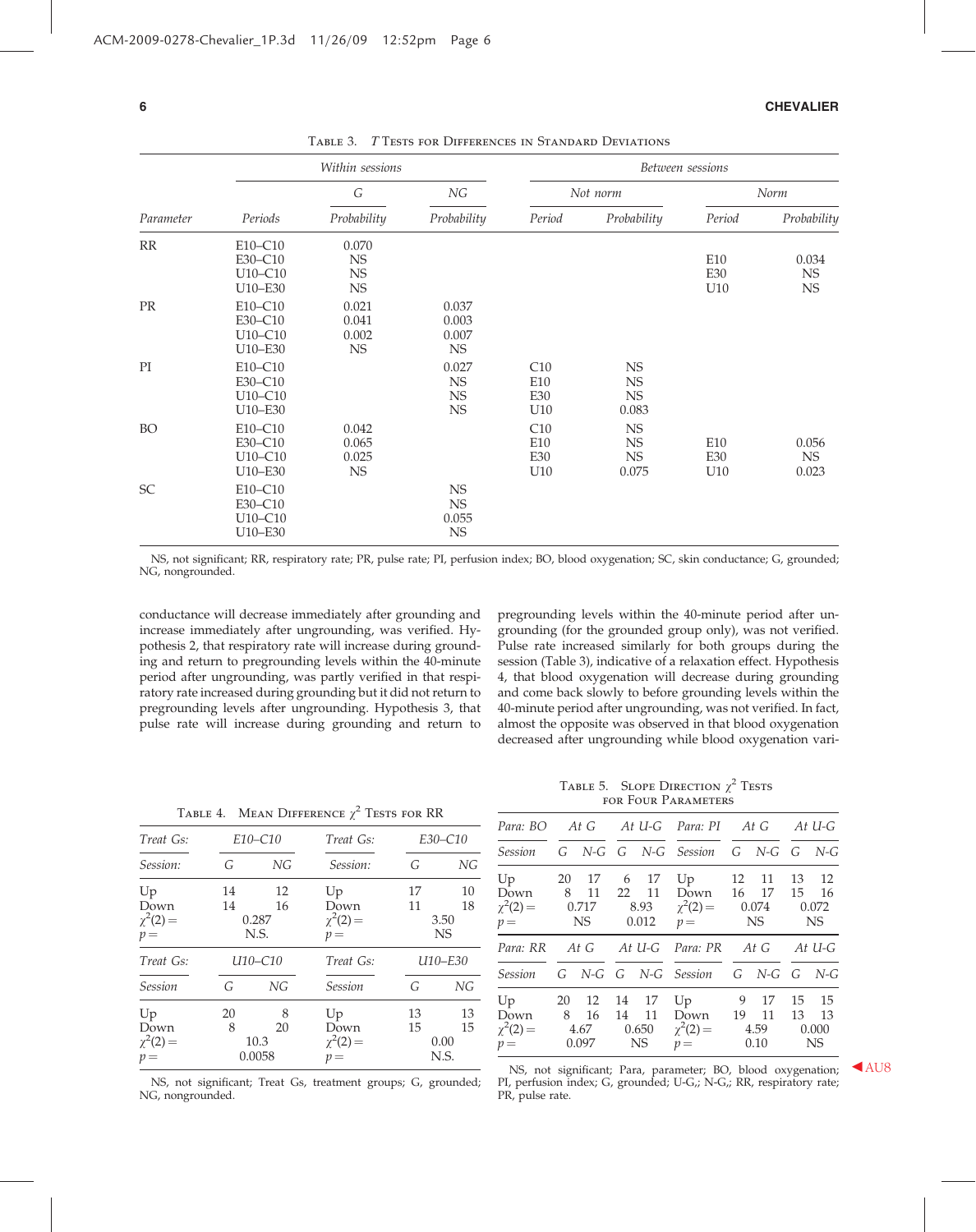## CHANGES IN PR, RR, BO, PI, SC FROM GROUNDING 7

ance increased dramatically for the same period. Hypothesis 5, that perfusion index will decrease during grounding and return to pregrounding levels within the 40-minute period after ungrounding, was also not verified.

Skin conductance abrupt changes at grounding and ungrounding cannot be explained away through ground loop faults since the ProCom5 Infiniti encoder is optically isolated from the data acquisition system. From Figure 2, one can calculate that the skin conductance drop at grounding is on the order of  $\sim$ 40 nanoSiemens (nS). This is about a 10% decrease in skin conductance. From recordings, it is estimated that this drop happens in 0.5–4 seconds, depending on the subject. Skin conductance has long been recognized as a measure of autonomic nervous system (ANS) function,<sup>9</sup> so the conclusion is that grounding produces a rapid change in ANS function. These skin conductance changes suggest that grounding increases parasympathetic system function and/ or reduces sympathetic system function. In that regard, the present results support previous studies reporting reduction in stress<sup>2</sup> and improved sleep and relaxation.<sup>1</sup>

Combining observations for blood oxygenation with higher respiratory rate during and after grounding, it seems that the body consumption of oxygen increased during grounding and stayed that way for at least 10 minutes after ungrounding. From that, one can conclude that (1) grounding increases oxygen consumption, necessitating an increase in respiratory rate, (2) ungrounding perturbs a process started during grounding, and (3) this process does not stop at ungrounding but continues for at least 40 minutes after. The decrease in blood oxygenation just after ungrounding even while respiratory rate remains high suggest an even greater consumption of oxygen at ungrounding. It would be interesting to find out how much time it takes for the body to return to the pregrounding respiratory rate and blood oxygenation levels after ungrounding.

The parameters presented in this study relate to the cardiovascular system, the respiratory system, and the autonomic nervous system. The rhythms taking place in these three systems are tied together functionally in the phenomenon known as heart rate variability (HRV). HRV, in turn, is mediated by the autonomic nervous system. HRV appears to be a dynamic marker of both acute and chronic stress produced by mental load, anxiety, or emotional trauma. For example, heart rate does not change significantly with age, but there is a decline in HRV, which has been associated with decreased vagal tone.<sup>10</sup>

The findings presented in this article support previous findings regarding stress reduction and improved sleep. $1/2$ This warrants more research to understand first the physiologic and electrophysiologic changes happening during grounding and, on a longer term, the implications and ramifications of grounding for health maintenance and/or disease prevention. This could be an important result that can lead to methods for improving people's health naturally and to cut health care costs by preventing a host of problems and diseases related to stress.

#### Acknowledgment

The author wishes to acknowledge Elizabeth Hughes for acting as study coordinator. The author is grateful to Dr. S.T. Sinatra for critically reviewing the manuscript. Financial support for this project was provided by Earth FX Inc. Palm Springs, California.

#### Disclosure Statement

The author has worked as an independent contractor for Earth FX since 2007 and owns a very small percentage of shares in the company. The author was given free access to the data and entire freedom on data analysis and manuscript writing.

#### **References**

- 1. Ghaly M, Teplitz D. The biological effects of grounding the human body during sleep, as measured by cortisol levels and subjective reporting of sleep, pain, and stress. J Altern Complement Med 2004;10:767–776.
- 2. Chevalier G, Mori K, Oschman JL. The effect of earthing (grounding) on human physiology. Eur Biol Bioelectromagn 2007;1:600–621. b AU3
- 3. Oschman JL. Can electrons act as antioxidants? A review and commentary. J Altern Complement Med 2007;13:955– 967.
- 4. American Council on Exercise. Health History Inventory Form. Online document at: www.acefitness.org/acestore/ p-369-health-history-inventory-form.aspx Accessed March 29, 2008.
- 5. Schwartz, L. Wellness Inventory. College of Arts and Sciences, Maryville University. Online document at http://clubs .maryville.edu/schwartz/course%20freshman%20seminar% 202007.htm Accessed April 29, 2008.
- 6. Melzack R. The McGill Pain Questionnaire: Major properties and scoring methods. Pain 1975;1:277–299.
- 7. Elzey FF. A Programmed Introduction to Statistics. 2nd ed. Belmont, CA: Brooks/Cole Publishing Company, 1971:243– 253.
- 8. Winer BJ, Brown DR, Michels KM. Statistical Principles in Experimental Design. 3rd ed. Boston: McGraw-Hill, 1991: 864.
- 9. Fowles DC. The eccrine system and electrodermal activity. In: Donchin E, Porges SW, Coles MGH, eds. Psychophysiology. New York: Guilford Press, 1986:51–96.
- 10. Task Force of the European Society of Cardiology and the North American Society of Pacing Electrophysiology. Heart rate variability: Standards of measurement, physiological interpretation, and clinical use. Circulation 1996;93:1043– 1065.

Address correspondence to: <a>AU4<br/>  $\blacktriangleleft$  AU4 *Gaetan Chevalier, Ph.D. 924 Encinitas Boulevard #86 Encinitas, CA 92024*

*E-mail:* dlbogc@sbcglobal.net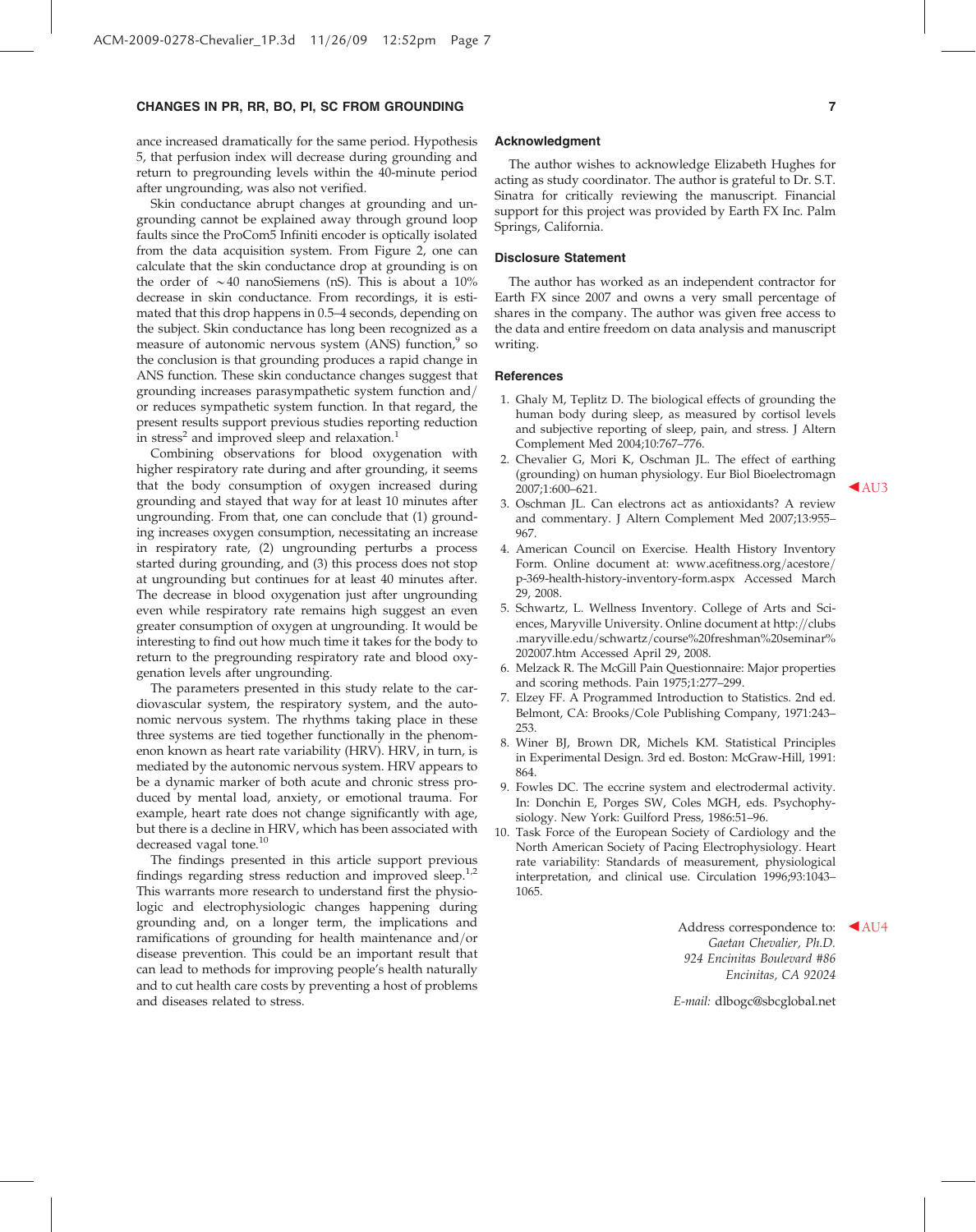ACM-2009-0278-Chevalier\_1P.3d 11/26/09 12:52pm Page 8